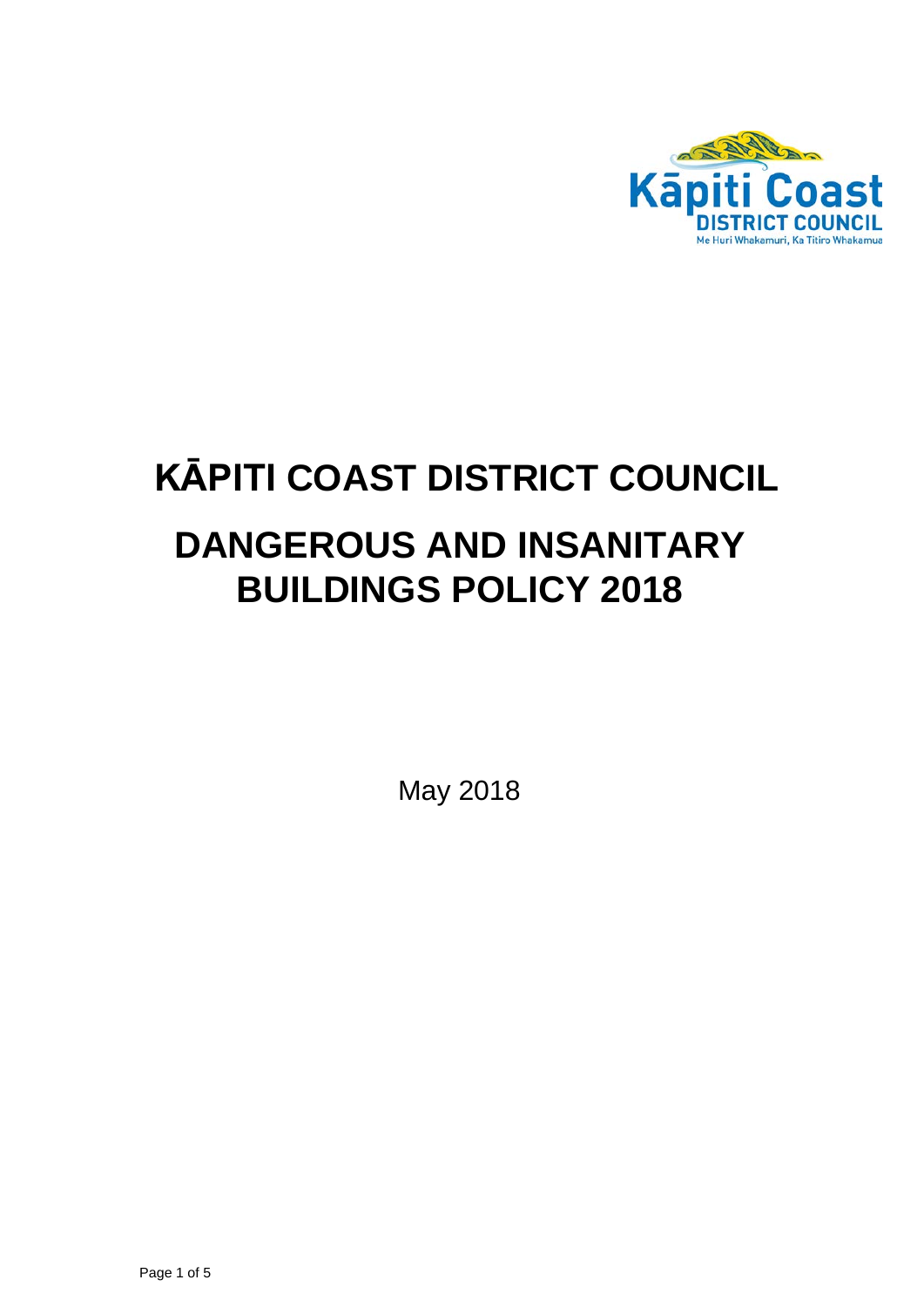# **INTRODUCTION AND BACKGROUND**

- 1. The Building Act 2004 required that Territorial Authorities (Local Authorities) adopt a policy on Earthquake-prone, Dangerous, and Insanitary Buildings by 31 May 2006.
- 2. The Building (Earthquake-prone Buildings) Amendment Act 2016 removed the need for Council Policies with respect to Earthquake-prone buildings.
	- 2.1 Section 131 now states that:
		- *(1) "A territorial authority must, within 18 months after the commencement of this section, adopt a policy on dangerous, and insanitary buildings within its district."*
		- *(2) "The policy must state:*
			- *(a) the approach that the territorial authority will take in performing its functions under this Part; and*
			- *(b) the territorial authority's priorities in performing those functions; and*
			- *(c) how the policy will apply to heritage buildings."*
	- 2.2 Section 121 of the Act defines a building to be dangerous as follows:
		- *(3) "A building is dangerous for the purposes of this Act if, -*
			- *(a) in the ordinary course of events (excluding the occurrence of an earthquake), the building is likely to cause -*
				- *(i) injury or death (whether by collapse or otherwise) to any persons in it or to persons on other property; or*
				- *(ii) damage to other property; or*
			- *(b) in the event of fire, injury or death to any persons in the building or to persons on other property is likely."*
		- *(4) "For the purpose of determining whether a building is dangerous in terms of subsection (1)(b), a territorial authority -*
			- *(a) may seek advice from employees, volunteers, and contractors of Fire and Emergency New Zealand who have been notified to the territorial authority by the board of Fire and Emergency New Zealand as being competent to give advice; and*
			- *(b) if the advice is sought, must have due regard to the advice."*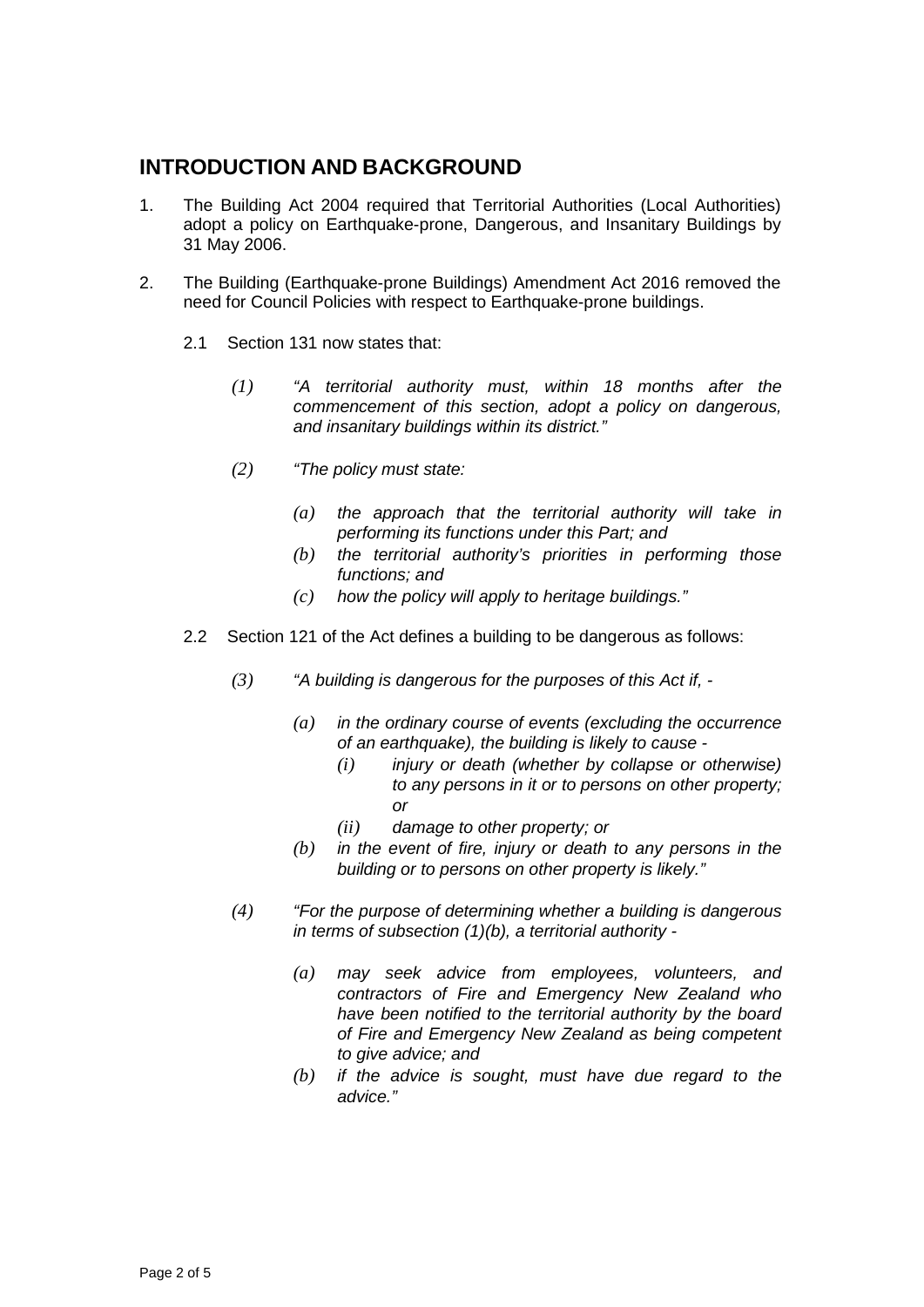3. Section 123 of the Building Act 2004 defines an insanitary building as:

*"A building is insanitary for the purpose of this Act if the building - (a) is offensive or likely to be injurious to health because –*

- *(i) of how it is situated or constructed; or* 
	- *(ii) it is in a state of disrepair; or*
- *(b) has insufficient or defective provisions against moisture penetration so as to cause dampness in the building or in any adjoining building; or*
- *(c) does not have a supply of potable water that is adequate for its intended use; or*
- *(d) does not have sanitary facilities that are adequate for its intended use."*

This document sets out the policy adopted by Kāpiti Coast District Council in accordance with the requirements of the Building Act 2004.

# **DANGEROUS AND INSANITARY BUILDINGS POLICY**

#### **1 Policy Approach**

Kāpiti Coast District Council has noted that provisions of the Building Act in regard to dangerous and insanitary buildings reflect the Government's broader concern with the life safety of the public in buildings.

Kāpiti Coast District Council has also noted that the development of dangerous and insanitary buildings policies is up to each Local Authority and has responded accordingly.

The current policy was developed after due consultation with Kāpiti Coast District Council ratepayers and stake- holders in accordance with section 83 of the Local Government Act 2002.

This policy has been reviewed in 2018

#### **2 Determining if a Building is Dangerous or Insanitary**

Whether a building is considered 'dangerous' or 'insanitary' under the Act will depend on the individual circumstances of each case. Council will consider each case and determine the appropriate course of action based on the particular set of circumstances that exist.

Council must first be satisfied that the building in question is dangerous or insanitary. To determine this Council will carry out the following steps:

(a) On receiving a complaint or information expressing concern that the building is dangerous or insanitary, the Council will consult the owner of the building where time permits, inspect the building and site (following the procedure documented in Council's Quality Assurance System) and may also obtain advice from Fire and Emergency New Zealand.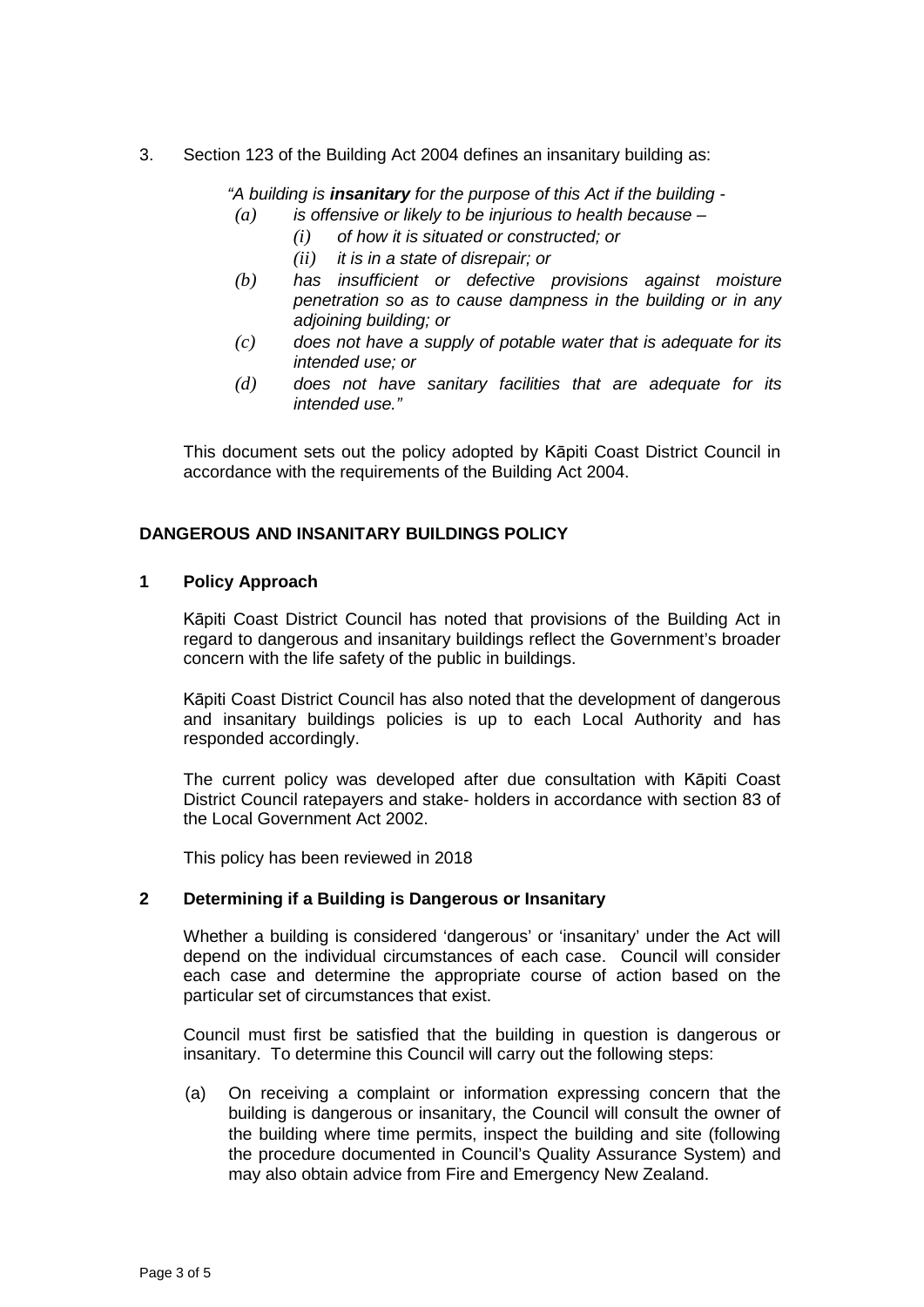- (b) Following the inspection and taking into account the advice or recommendations of Fire and Emergency New Zealand, Council will determine whether the building is dangerous or insanitary. In making this decision Council will take into account the provisions of sections 121 and 123 of the Building Act 2004.
- (c) If Council is satisfied that the building in question is deemed to be dangerous or insanitary Council will then determine the work or action that must be carried out to prevent it from being dangerous or insanitary.
- (d) In forming its view as to the work or action that is required to be carried out on the building to prevent it from remaining insanitary or dangerous, Council will take the following matters into account:
	- (i) The size of the building;
	- (ii) The complexity of the building;
	- (iii) The location of the building in relation to other buildings, public places, and natural hazards;
	- (iv) The life of the building;
	- (v) How often people visit the building;
	- (vi) How many people spend time in or in the vicinity of the building;
	- (vii) The current or likely future use of the building, including any special traditional and cultural aspects of the current or likely future use;
	- (viii) The expected useful life of the building and any prolongation of that life;
	- (ix) The reasonable practicality of any work concerned;
	- (x) Any special historical or cultural value of the building; and
	- (xi) Any other matters that Council considers may be relevant, taking into account the particular set of circumstances.
- (e) Following the inspection of the building, after receiving advice from Fire and Emergency New Zealand and taking into account the matters listed above, Council will then decide whether immediate action should be taken to avoid the danger or to fix the insanitary conditions pursuant to the provisions of section 129 of the Building Act 2004.
- (f) If Council decides that immediate action under section 129 of the Building Act 2004 is not required, Council will issue a notice under section 124 of the Building Act 2004 requiring the owner to carry out the necessary work and to obtain a building consent and to commence work. The time required to obtain a building consent and commence work will depend on the particular set of circumstances, but shall not exceed 6 months from the time notice was served on the owner. Completion of the work for which a building consent has been issued shall depend on the particular set of circumstances of each case but shall not exceed a period of six months from the time the building consent was issued.